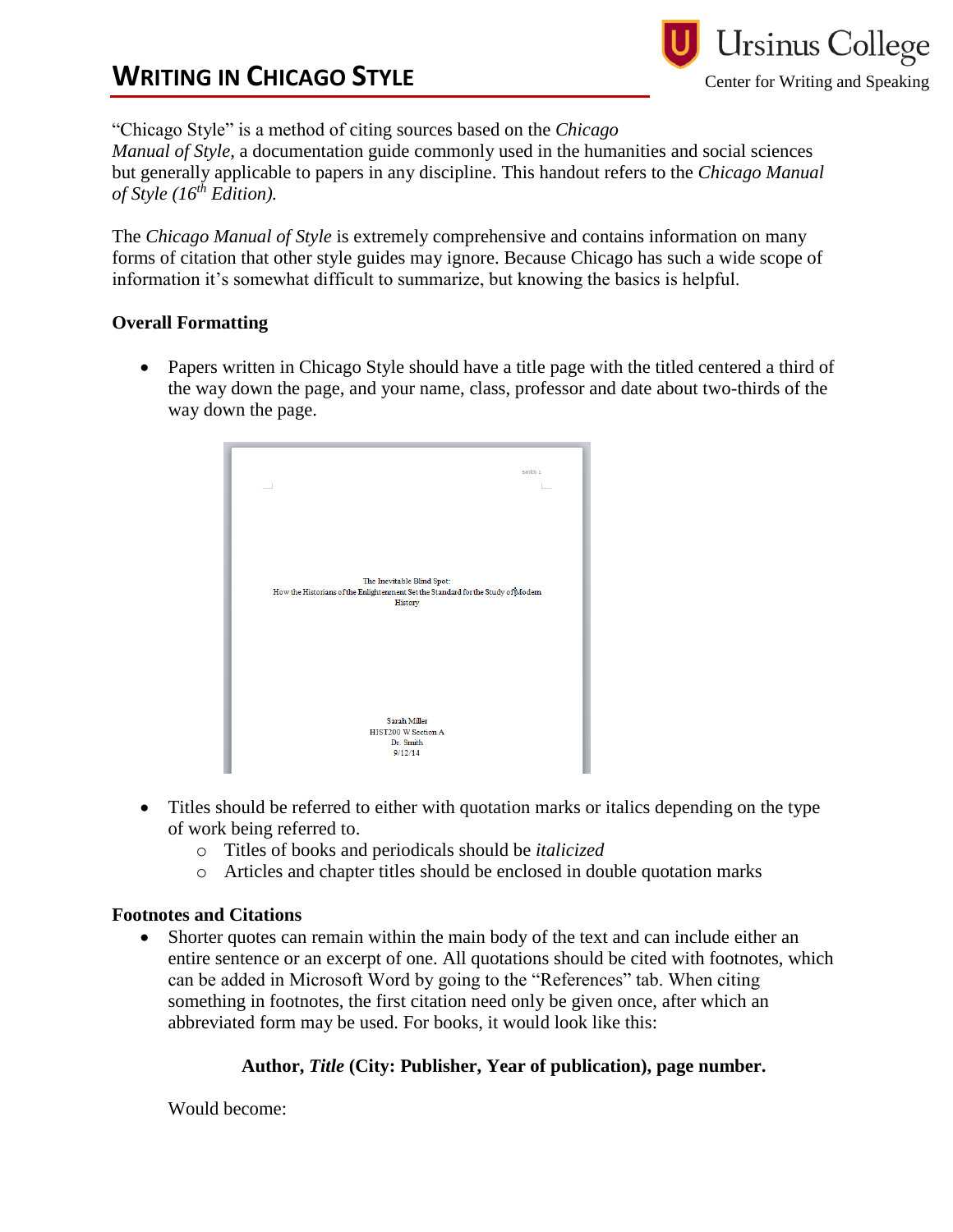#### **Author's last name,** *Title***, page number.**

In What Is History?, E.H. Carr makes the claim that it is impossible to view history from a completely objective standpoint because "our answer, consciously or unconsciously, reflects our own position in time, and forms part of our answer to the broader question, what view we take of the society in which we live."<sup>1</sup> In effect, Carr is saying that it's inevitable that the historian will always be influenced by their surroundings, and it is impossible to come up with just the facts. 19th century historians, he says, rely on a "cult of facts"<sup>2</sup> and consider them more important than historical interpretation. While some of these historians may admit that facts are not all there is to history, there is definitely a trend among them to use facts as guidelines in an <sup>1</sup> Edward Hallet Carr, What Is History? (New York: Random House Inc., 1961), 5 <sup>2</sup> Carr, What Is History?, 5.

- Note that numbers should be superscripted and come at the end of each sentence or clause, after all punctuation.
- The first line of a footnote is indented .5" from the left margin.
- Subsequent lines within a footnote should be formatted flush left.
- Leave an extra line space between footnotes.
- Like citations found in the bibliography, footnote citations are different for every medium.
- To allow for extra space, quotations of five or more lines should be blocked: singlespaced, indented, and a font size down.
	- o *Example:*
- F. Scott conveys Gatsby's charisma through more than just words:

He smiled understandingly-much more than understandingly. It was one of those rare smiles with a quality of eternal reassurance in it, that you may come across four or five times in life. It faced- or seemed to face--the whole eternal world for an instant, and then concentrated on you with an irresistible prejudice in your favor. It understood you just as far as you wanted to be understood, believed in you as you would like to believe in yourself, and assured you that it had precisely the impression of you that, at your best, you hoped to convey.

#### **References**

- The list of sources should be labeled either "Bibliography" or "References."
- List entries in alphabetical order according to the first word of each entry.
- Each citation found on the bibliography/reference page must be formatted differently according to what medium the source is in.
- A full list of how each source is cited can be found in the *Chicago Manual.* If you're writing a history paper, consider using Mary Lynn Rampolla's *A Pocket Guide to Writing in History.*